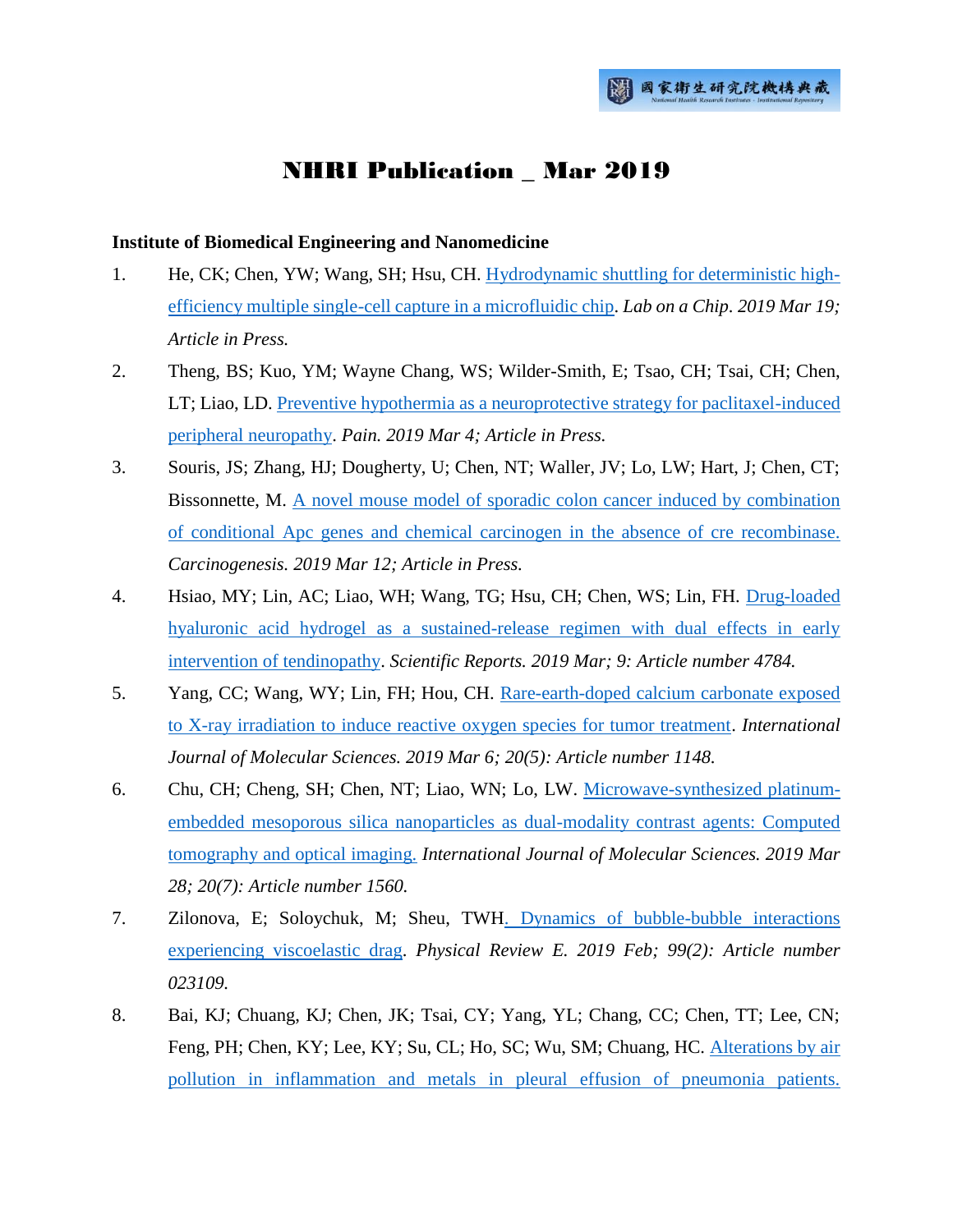*International Journal of Environmental Research and Public Health. 2019 Feb 27; 16(5): Article number 705.*

9. Su, CY; Chen, CC; Chen, HY; Lin, CP; Lin, FH; Fang, HW. [Characteristics of an](http://ir.nhri.org.tw/handle/3990099045/11831)  [alternative antibacterial biomaterial for mouthwash in the absence of alcohol.](http://ir.nhri.org.tw/handle/3990099045/11831) *Journal of Dental Sciences. 2019 Mar 22; Article in Press.*

#### **Institute of Biotechnology and Pharmaceutical Research**

- 1. Chen, TJ; Wang, HJ; Liu, JS; Cheng, HH; Hsu, SC; Wu, MC; Lu, CH; Wu, YF; Wu, JW; Liu, YY; Kung, HJ; Wang, WC. [Mutations in the PKM2 exon-10 region are associated](http://ir.nhri.org.tw/handle/3990099045/11778)  [with reduced allostery and increased nuclear translocation.](http://ir.nhri.org.tw/handle/3990099045/11778) *Communications Biology. 2019 Mar 15; 2: Article number 105.*
- 2. Rosenberg, EM, Jr.; Harrison, RES; Tsou, LK; Drucker, N; Humphries, B; Rajasekaran, D; Luker, KE; Wu, CH; Song, JS; Wang, CJ; Murphy, JW; Cheng, YC; Shia, KS; Luker, GD; Morikis, D; Lolis, EJ. [Characterization, dynamics, and mechanism of CXCR4](http://ir.nhri.org.tw/handle/3990099045/11777)  [antagonists on a constitutively active mutant.](http://ir.nhri.org.tw/handle/3990099045/11777) *Cell Chemical Biology. 2019 Feb 28; Article in Press.*
- 3. Huang, HC; Chien, SC; Kuo, CC; Wu, MD; Cheng, MJ; Chen, JJ; Chiu, HL; Kuo, YH. [Two new diprenylated flavanones from Derris laxiflora Benth.](http://ir.nhri.org.tw/handle/3990099045/11776) *Natural Product Research. 2019 Mar 11; Article in Press.*

## **Institute of Cellular and Systems Medicine**

- 1. Chen, SY; Lin, MC; Tsai, JS; He, PL; Luo, WT; Herschman, H; Li, HJ. [EP4 antagonist](http://ir.nhri.org.tw/handle/3990099045/11785)[elicited extracellular vesicles from mesenchymal stem cells rescue cognition/learning](http://ir.nhri.org.tw/handle/3990099045/11785)  [deficiencies by restoring brain cellular functions.](http://ir.nhri.org.tw/handle/3990099045/11785) *Stem Cells Translational Medicine. 2019 Mar 19; Article in Press.*
- 2. Lai, JH; Ling, XC; Ho, LJ. Useful message [in choosing optimal biological agents for](http://ir.nhri.org.tw/handle/3990099045/11784)  [patients with autoimmune arthritis.](http://ir.nhri.org.tw/handle/3990099045/11784) *Biochemical Pharmacology. 2019 Mar 13; Article in Press.*
- 3. Yeh, CC; Shih, LJ; Chang, JL; Tsuei, YW; Wu, CC; Hsiao, CW; Chuu, CP; Kao, YH. [Synchronous vascular endothelial growth factor protein profiles in both tissue and serum](http://ir.nhri.org.tw/handle/3990099045/11787)  [identify metastasis and poor survival in colorectal cancer.](http://ir.nhri.org.tw/handle/3990099045/11787) *Scientific Reports. 2019 Mar 12;*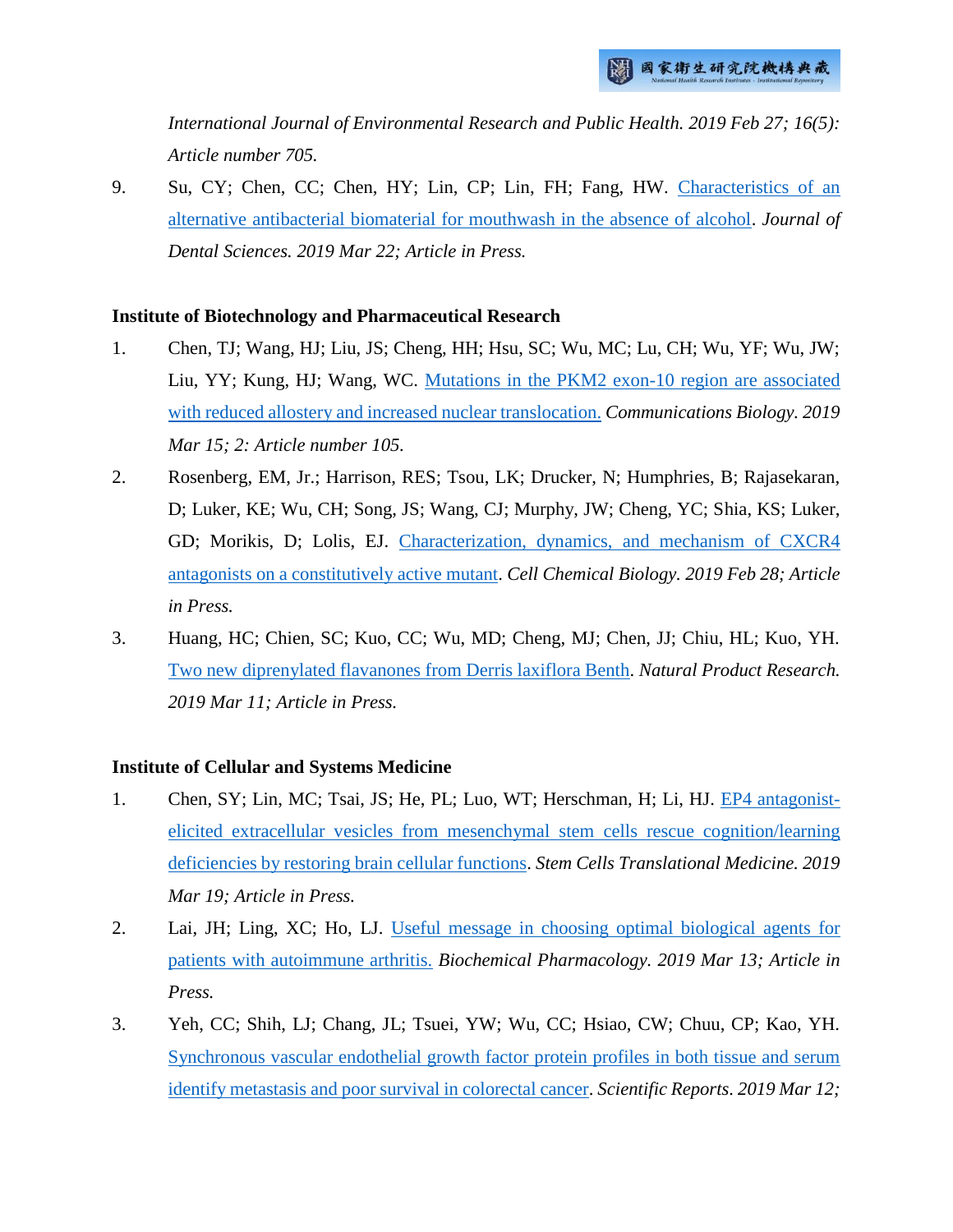*9: Article number 4228.*

- 4. Hsiao, PJ; Chang, YC; Tsao, YH; Wu, KL; Kao, YH; Chan, JS; Wang, CH; Lin, YY; Chuu, CP; Lin, YS. [Ptosis and macroglossia in a woman with systemic light-chain amyloidosis.](http://ir.nhri.org.tw/handle/3990099045/11786) *Clinica Chimica Acta. 2019 Mar 21; Article in Press.*
- 5. Hsing, EW; Shiah, SG; Peng, HY; Chen, YW; Chuu, CP; Hsiao, JR; Lyu, PC; Chang, JY. [TNF-alpha-induced miR-450a mediates TMEM182 expression to promote oral squamous](http://ir.nhri.org.tw/handle/3990099045/11829)  [cell carcinoma motility.](http://ir.nhri.org.tw/handle/3990099045/11829) *PLoS ONE. 2019 Mar 20; 14(3):Article number e0213463.*
- 6. Ho, CC; Tsai, MH; Chen, YC; Kuo, CC; Lin, P. [Persistent elevation of blood pressure by](http://ir.nhri.org.tw/handle/3990099045/11815)  [ambient coarse particulate matter after recovery from pulmonary inflammation in mice.](http://ir.nhri.org.tw/handle/3990099045/11815) *Environmental Toxicology. 2019 Mar 27; Article in Press.*

#### **Institute of Molecular and Genomic Medicine**

- 1. Chen, TJ; Wang, HJ; Liu, JS; Cheng, HH; Hsu, SC; Wu, MC; Lu, CH; Wu, YF; Wu, JW; Liu, YY; Kung, HJ; Wang, WC. [Mutations in the PKM2 exon-10 region are associated](http://ir.nhri.org.tw/handle/3990099045/11778)  [with reduced allostery and increased nuclear translocation.](http://ir.nhri.org.tw/handle/3990099045/11778) *Communications Biology. 2019 Mar 15; 2: Article number 105.*
- 2. Weng, YS; Tseng, HY; Chen, YA; Shen, PC; Al Haq, AT; Chen, LM; Tung, YC; Hsu, HL. [MCT-1/miR-34a/IL-6/IL-6R signaling axis promotes EMT progression, cancer stemness](http://ir.nhri.org.tw/handle/3990099045/11838)  [and M2 macrophage polarization in triple-negative breast cancer.](http://ir.nhri.org.tw/handle/3990099045/11838) *Molecular Cancer. 2019 Mar 18; 18:Article number 42.*
- 3. Chiu, SY; Chung, HJ; Chen, YT; Huang, MS; Huang, CC; Huang, SF; Matsuura, I. [A](http://ir.nhri.org.tw/handle/3990099045/11775)  [nonsense mutant of the hepatitis B virus large S protein antagonizes multiple tumor](http://ir.nhri.org.tw/handle/3990099045/11775)  [suppressor pathways through c-Jun activation domain-binding protein1.](http://ir.nhri.org.tw/handle/3990099045/11775) *PLoS ONE. 2019 Mar; 14(3): Article number e0208665.*

#### **Institute of Population Health Sciences**

- 1. Liao, HW; Wu, YL; Sue, YM; Lee, M; Ovbiagele, B. [Sodium-glucose cotransporter 2](http://ir.nhri.org.tw/handle/3990099045/11797)  [inhibitor plus pioglitazone vs pioglitazone alone in patients with diabetes mellitus: A](http://ir.nhri.org.tw/handle/3990099045/11797)  [systematic review and meta-analysis of randomized controlled trials.](http://ir.nhri.org.tw/handle/3990099045/11797) *Endocrinology, Diabetes and Metabolism. 2019 Jan; 2(1): Article number e00050.*
- 2. Lee, TY; Hsu, YC; Tseng, HC; Yu, SH; Lin, JT; Wu, MS; Wu, CY. [Association of daily](http://ir.nhri.org.tw/handle/3990099045/11808)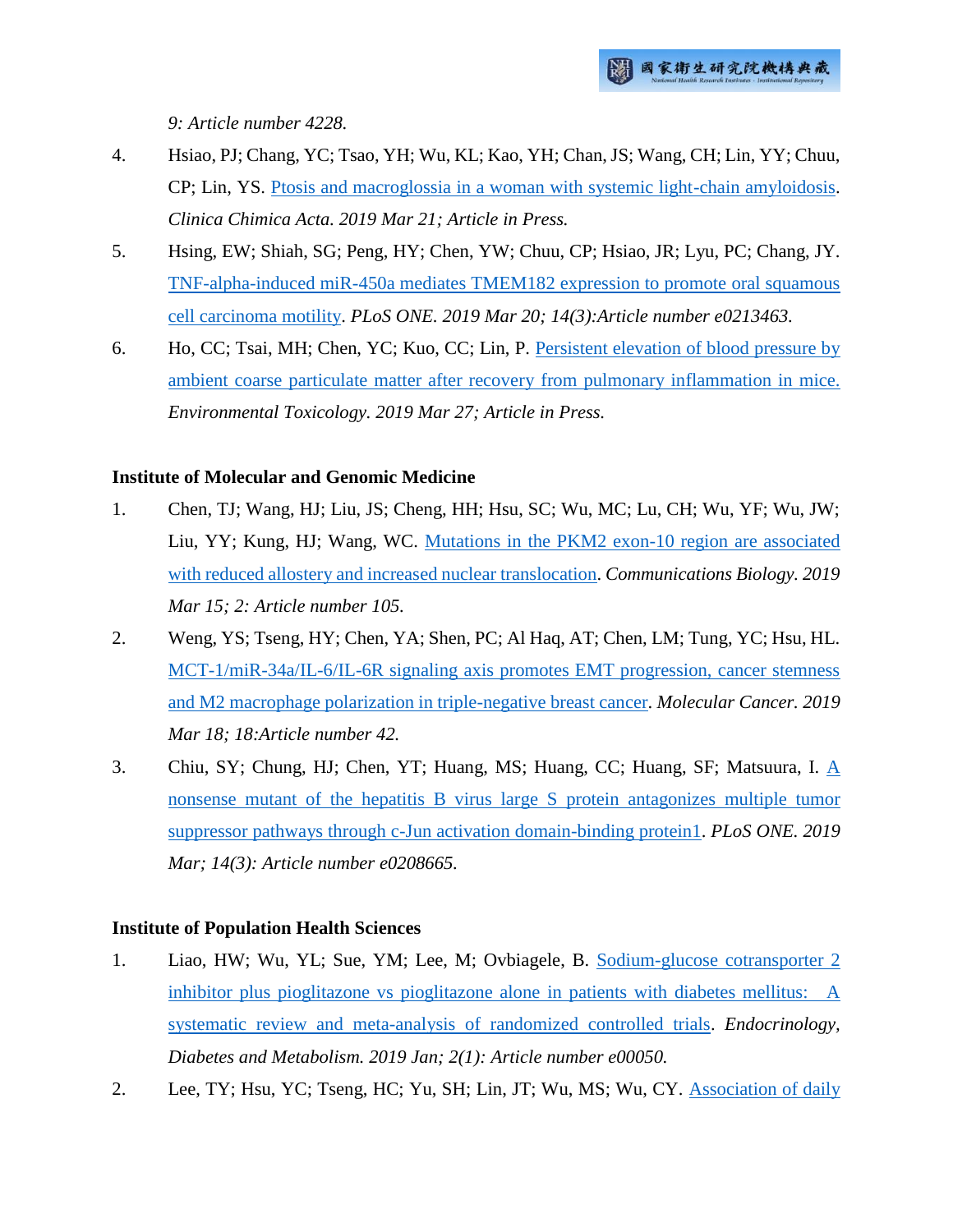[aspirin therapy with risk of hepatocellular carcinoma in patients with chronic hepatitis B.](http://ir.nhri.org.tw/handle/3990099045/11808) *JAMA Internal Medicine. 2019 Mar 18; Article in Press.*

- 3. Chen, FC; Lee, PS. [Inter partes review: Patent killer no more?](http://ir.nhri.org.tw/handle/3990099045/11803) *Trends in Biotechnology. 2019 Mar 16.*
- 4. Wei, CF; Chen, MH; Lin, CC; Guo, YL; Lin, SJ; Liao, HF; Hsieh, WS; Chen, PC. [Association between maternal shift work and infant neurodevelopmental outcomes:](http://ir.nhri.org.tw/handle/3990099045/11807)  [Results from the Taiwan Birth Cohort Study with propensity-score-matching analysis.](http://ir.nhri.org.tw/handle/3990099045/11807) *International Journal of Epidemiology. 2019 Mar 29; Article in Press.*
- 5. Wei, CC; Kung, YJ; Chen, CS; Chang, CY; Lin, CJ; Tien, PT; Chang, HY; Chen, HJ; Huang, YS; Lin, HJ; Wan, L. [Allergic conjunctivitis-induced retinal inflammation](http://ir.nhri.org.tw/handle/3990099045/11799)  [promotes myopia progression \[Erratum: EBioMedicine. 2018 Feb;28: 274-286.\].](http://ir.nhri.org.tw/handle/3990099045/11799) *EBioMedicine. 2019 Mar; 41:717-718.*
- 6. Lin, PY; Chu, CH; Chang, FY; Huang, YW; Tsai, HJ; Yao, TC. [Trends and prescription](http://ir.nhri.org.tw/handle/3990099045/11806)  [patterns of traditional Chinese medicine use among subjects with allergic diseases: A](http://ir.nhri.org.tw/handle/3990099045/11806)  [nationwide population-based study.](http://ir.nhri.org.tw/handle/3990099045/11806) *World Allergy Organization Journal. 2019 Jan 26; 12(2): Article number 100001.*
- 7. Pan, YC; Lin, HH; Chiu, YC; Lin, SH; Lin, YH[. Temporal stability of smartphone use data:](http://ir.nhri.org.tw/handle/3990099045/11798)  [Determining fundamental time unit and independent cycle.](http://ir.nhri.org.tw/handle/3990099045/11798) *JMIR Mhealth Uhealth. 2019 Mar 26; 7(3): Article number e12171.*
- 8. Chen, CH; Lin, KD; Ke, LY; Liang, CJ; Kuo, WC; Lee, MY; Lee, YL; Hsiao, PJ; Hsu, CC; Shin, SJ. [O-GlcNAcylation disrupts STRA6-retinol signals in kidneys of diabetes.](http://ir.nhri.org.tw/handle/3990099045/11800) *Biochimica et Biophysica Acta. General Subjects. 2019 Mar 21; Article in Press.*
- 9. Fang, SC; Wu, YL; Chen, SC; Teng, HW; Tsai, PS. [Subjective sleep quality as a mediator](http://ir.nhri.org.tw/handle/3990099045/11796)  [in the relationship between pain severity and sustained attention performance in patients](http://ir.nhri.org.tw/handle/3990099045/11796)  [with fibromyalgia.](http://ir.nhri.org.tw/handle/3990099045/11796) *Journal of Sleep Research. 2019 Mar 28; Article in Press.*
- 10. Lin, YT; Wu, PH; Lee, HH; Mubanga, M; Chen, CS; Kuo, MC; Chiu, YW; Kuo, PL; Hwang, SJ. [Indole-3 acetic acid increased risk of impaired cognitive function in patients](http://ir.nhri.org.tw/handle/3990099045/11795)  [receiving hemodialysis.](http://ir.nhri.org.tw/handle/3990099045/11795) *Neurotoxicology. 2019 Jul; 73:85-91.*
- 11. Yang, JY; Chen, L; Peng, YS; Chen, YY; Huang, JW; Hung, KY. [Icodextrin is associated](http://ir.nhri.org.tw/handle/3990099045/11804)  [with a lower mortality rate in peritoneal dialysis patients.](http://ir.nhri.org.tw/handle/3990099045/11804) *Peritoneal Dialysis International. 2019 Mar 9; Article in Press.*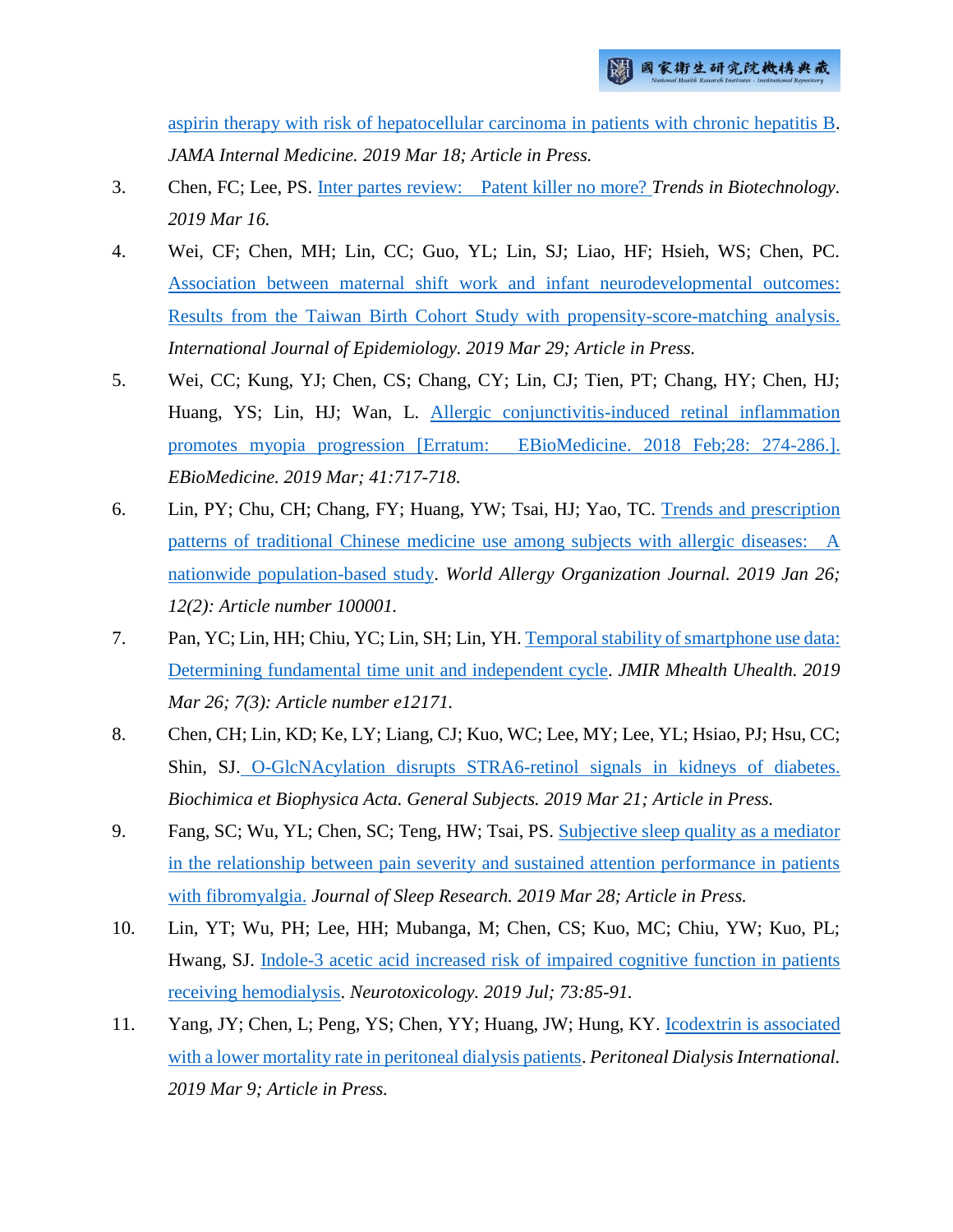12. Chen, TH; Ma, GC; Lin, WH; Lee, DJ; Wu, SH; Liao, BY; Chen, M; Lin, LK. [Genome](http://ir.nhri.org.tw/handle/3990099045/11805)[wide microarray analysis suggests transcriptomic response may not play a major role in](http://ir.nhri.org.tw/handle/3990099045/11805)  high- [to low-altitude acclimation in harvest mouse \(Micromys minutus\).](http://ir.nhri.org.tw/handle/3990099045/11805) *Animals. 2019 Mar 13; 9(3): Article number 92.*

#### **National Institute of Cancer Research**

- 1. Lee, TY; Hsu, YC; Tseng, HC; Yu, SH; Lin, JT; Wu, MS; Wu, CY. [Association of daily](http://ir.nhri.org.tw/handle/3990099045/11808)  [aspirin therapy with risk of hepatocellular carcinoma in patients with chronic hepatitis B.](http://ir.nhri.org.tw/handle/3990099045/11808) *JAMA Internal Medicine. 2019 Mar 18; Article in Press.*
- 2. Chang, YF; Huang, YQ; Wu, KM; Jou, AFJ; Shih, NY; Ho, JAA. [Diagnosing the RGS11](http://ir.nhri.org.tw/handle/3990099045/11819)  [lung cancer biomarker: The integration of competitive immunoassay and isothermal](http://ir.nhri.org.tw/handle/3990099045/11819)  [nucleic acid exponential amplification reaction.](http://ir.nhri.org.tw/handle/3990099045/11819) *Analytical Chemistry. 2019 Mar; 91(5):3327-3335.*
- 3. He, CK; Chen, YW; Wang, SH; Hsu, CH. [Hydrodynamic shuttling for deterministic high](http://ir.nhri.org.tw/handle/3990099045/11830)[efficiency multiple single-cell capture in a microfluidic chip.](http://ir.nhri.org.tw/handle/3990099045/11830) *Lab on a Chip. 2019 Mar 19; Article in Press.*
- 4. Theng, BS; Kuo, YM; Wayne Chang, WS; Wilder-Smith, E; Tsao, CH; Tsai, CH; Chen, LT; Liao, LD. [Preventive hypothermia as a neuroprotective strategy for paclitaxel-induced](http://ir.nhri.org.tw/handle/3990099045/11839)  peripheral [neuropathy.](http://ir.nhri.org.tw/handle/3990099045/11839) *Pain. 2019 Mar 4; Article in Press.*
- 5. Hsu, MC; Pan, MR; Hung, WC. Two birds, one sone: [Double hits on tumor growth and](http://ir.nhri.org.tw/handle/3990099045/11820)  [lymphangiogenesis by targeting vascular endothelial growth factor receptor 3.](http://ir.nhri.org.tw/handle/3990099045/11820) *Cells. 2019 Mar 21; 8(3):Article number 270.*
- 6. Lin, PC; Yeh, YM; Wu, PY; Hsu, KF; Chang, JY; Shen, MR. [Germline susceptibility](http://ir.nhri.org.tw/handle/3990099045/11821)  [variants impact clinical outcome and therapeutic](http://ir.nhri.org.tw/handle/3990099045/11821) strategies for stage III colorectal cancer. *Scientific Reports. 2019 Mar; 9:Article number 3931.*
- 7. Rocha, F; Chen, LT. [Foreword.](http://ir.nhri.org.tw/handle/3990099045/11824) *Hepatobiliary Surgery and Nutrition. 2019 Mar; 8(Suppl. 1):S1.*
- 8. Macarulla, T; Blanc, JF; Wang-Gillam, A; Chen, LT; Siveke, JT; Mirakhur, B; Chen, J; de Jong, FA. [Liposomal irinotecan and 5-fluorouracil/leucovorin in older patients with](http://ir.nhri.org.tw/handle/3990099045/11823)  metastatic pancreatic cancer - [A subgroup analysis of the pivotal NAPOLI-1 trial.](http://ir.nhri.org.tw/handle/3990099045/11823) *Journal of Geriatric Oncology. 2019 Mar 4; Article in Press.*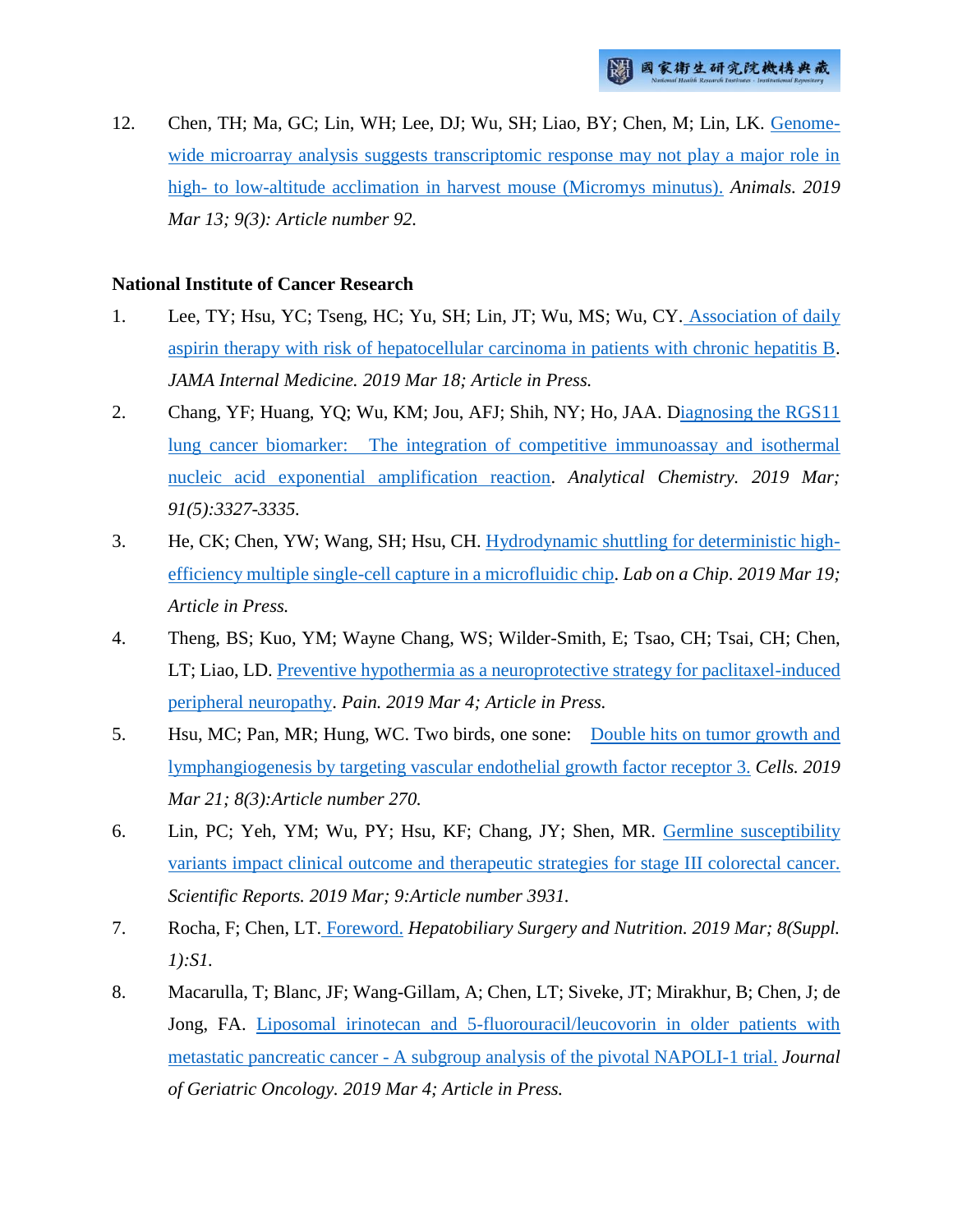- 9. Chang, CC; Lee, WT; Hsiao, JR; Ou, CY; Huang, CC; Tsai, ST; Chen, KC; Huang, JS; Wong, TY; Lai, YH; Wu, YH; Hsueh, WT; Wu, SY; Yen, CJ; Chang, JY; Lin, CL; Weng, YL; Yang, HC; Chen, YS; Chang, JS. Oral hygiene and the overall survival of head and [neck cancer patients.](http://ir.nhri.org.tw/handle/3990099045/11822) *Cancer Medicine. 2019 Mar 13; Article in Press.*
- 10. Hsing, EW; Shiah, SG; Peng, HY; Chen, YW; Chuu, CP; Hsiao, JR; Lyu, PC; Chang, JY. [TNF-alpha-induced miR-450a mediates TMEM182 expression to promote oral squamous](http://ir.nhri.org.tw/handle/3990099045/11829)  [cell carcinoma motility.](http://ir.nhri.org.tw/handle/3990099045/11829) *PLoS ONE. 2019 Mar 20; 14(3):Article number e0213463.*
- 11. Lin, JT; Chan, TC; Li, CF; Huan, SKH; Tian, YF; Liang, PI; Pan, CT; Shiue, YL. [Downregulation of the cytochrome P450 4B1 protein confers a poor prognostic factor in](http://ir.nhri.org.tw/handle/3990099045/11816)  [patients with urothelial carcinomas of upper urinary tracts and urinary bladder.](http://ir.nhri.org.tw/handle/3990099045/11816) *APMIS. 2019 Apr; 127(4):170-180.*
- 12. Lin, CH; Wu, KY; Chen, CKH; Li, CF; Hsieh, TJ. [Myoepithelial carcinoma of tibia mimic](http://ir.nhri.org.tw/handle/3990099045/11817)  [giant cell tumor: A case report with emphasis on MR features.](http://ir.nhri.org.tw/handle/3990099045/11817) *Skeletal Radiology. 2019 Mar 13; Article in Press.*

#### **National Institute of Environmental Health Sciences**

- 1. Wei, CF; Chen, MH; Lin, CC; Guo, YL; Lin, SJ; Liao, HF; Hsieh, WS; Chen, PC. [Association between maternal shift work and infant neurodevelopmental outcomes:](http://ir.nhri.org.tw/handle/3990099045/11807)  [Results from the Taiwan Birth Cohort Study with propensity-score-matching analysis.](http://ir.nhri.org.tw/handle/3990099045/11807) *International Journal of Epidemiology. 2019 Mar 29; Article in Press.*
- 2. Sera, F; Armstrong, B; Tobias, A; Vicedo-Cabrera, AM; Astrom, C; Bell, ML; Chen, BY; de Sousa Zanotti Stagliorio Coelho, M; Matus Correa, P; Cruz, JC; Dang, TN; Hurtado-Diaz, M; Do Van, D; Forsberg, B; Guo, YL; Guo, Y; Hashizume, M; Honda, Y; Iniguez, C; Jaakkola, JJK; Kan, H; Kim, H; Lavigne, E; Michelozzi, P; Ortega, NV; Osorio, S; Pascal, M; Ragettli, MS; Ryti, NRI; Saldiva, PHN; Schwartz, J; Scortichini, M; Seposo, X; Tong, S; Zanobetti, A; Gasparrini, A[. How urban characteristics affect vulnerability to heat](http://ir.nhri.org.tw/handle/3990099045/11813)  [and cold: A multi-country analysis.](http://ir.nhri.org.tw/handle/3990099045/11813) *International Journal of Epidemiology. 2019 Feb 27; Article in Press.*
- 3. Tsai, TL; Kuo, CC; Pan, WH; Wu, TN; Lin, P; Wang, SL. [Type 2 diabetes occurrence and](http://ir.nhri.org.tw/handle/3990099045/11810)  [mercury exposure ¡V From the National Nutrition and Health Survey in Taiwan.](http://ir.nhri.org.tw/handle/3990099045/11810)  *Environment International. 2019 May; 126:260-267.*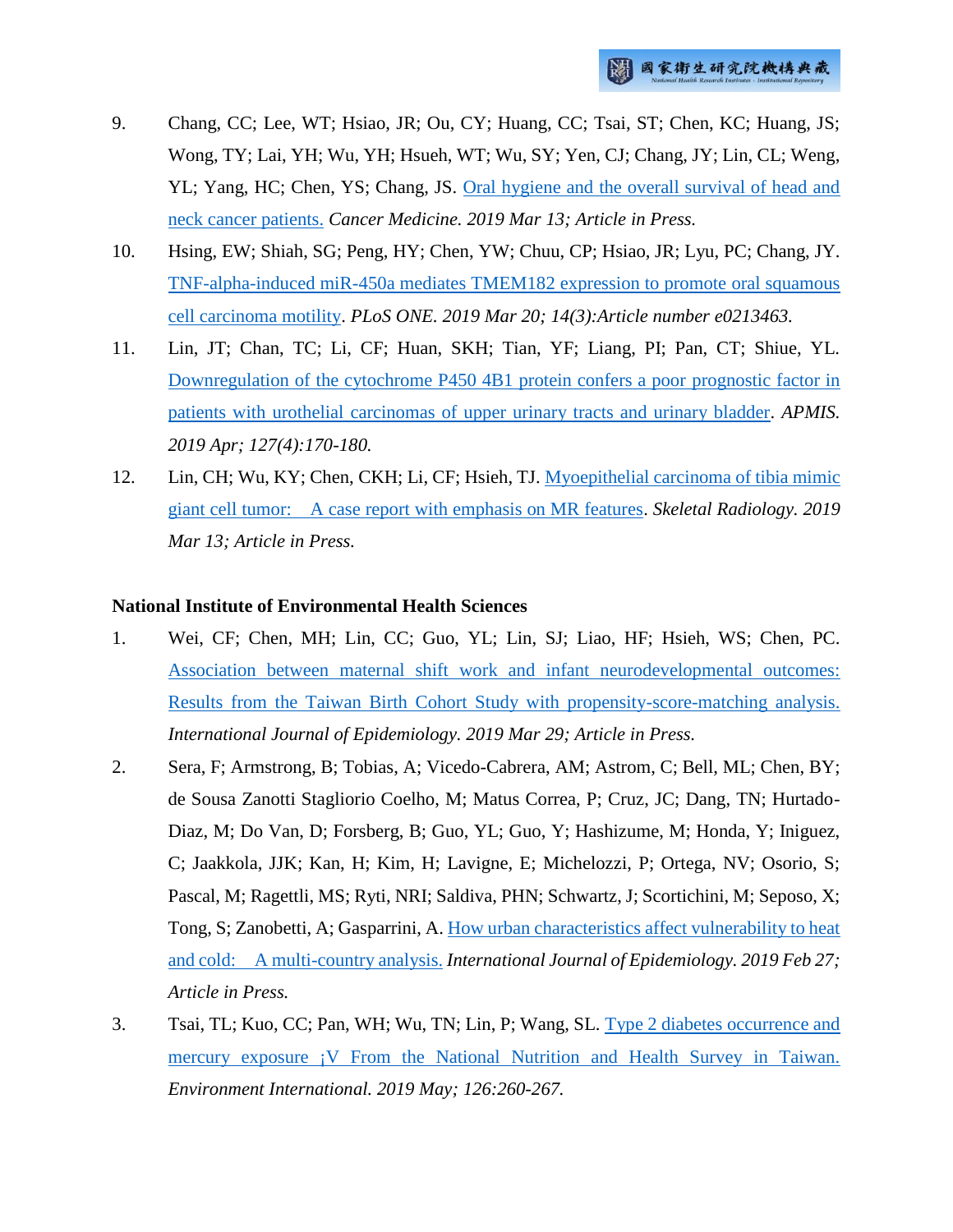- 4. Tung, CW; Lin, YH; Wang, SS. [Transfer learning for predicting human skin sensitizers.](http://ir.nhri.org.tw/handle/3990099045/11812) *Archives of Toxicology. 2019 Feb 26; Article in Press.*
- 5. Huang, HB; Kuo, PH; Su, PH; Sun, CW; Chen, WJ; Wang, SL. [Prenatal and childhood](http://ir.nhri.org.tw/handle/3990099045/11809)  [exposure to phthalate diesters and neurobehavioral development in a 15-year follow-up](http://ir.nhri.org.tw/handle/3990099045/11809)  [birth cohort study.](http://ir.nhri.org.tw/handle/3990099045/11809) *Environmental Research. 2019 May; 172:569-577.*
- 6. Zhu, J; Hsu, CY; Chou, WC; Chen, MJ; Chen, JL; Yang, TT; Wu, YS; Chen, YC. [PM 2.5](http://ir.nhri.org.tw/handle/3990099045/11814)  - [and PM 10 -bound polycyclic aromatic hydrocarbons \(PAHs\) in the residential area near](http://ir.nhri.org.tw/handle/3990099045/11814)  [coal-fired power and steelmaking plants of Taichung City, Taiwan: In vitro-based health](http://ir.nhri.org.tw/handle/3990099045/11814)  [risk and source identification.](http://ir.nhri.org.tw/handle/3990099045/11814) *Science of the Total Environment. 2019 Jun 20; 670:439- 447.*
- 7. Yang, CY; Weng, YH; Chiu, YW. [Relationship between ozone air pollution and daily](http://ir.nhri.org.tw/handle/3990099045/11811)  [suicide mortality: A time-stratified case-crossover study in Taipei.](http://ir.nhri.org.tw/handle/3990099045/11811) *Journal of Toxicology and Environmental Health - Part A: Current Issues. 2019 Mar 14; Article in Press.*
- 8. Ho, CC; Tsai, MH; Chen, YC; Kuo, CC; Lin, P. [Persistent elevation of blood pressure by](http://ir.nhri.org.tw/handle/3990099045/11815)  [ambient coarse particulate matter after recovery from pulmonary inflammation in mice.](http://ir.nhri.org.tw/handle/3990099045/11815)  *Environmental Toxicology. 2019 Mar 27; Article in Press.*

#### **National Institute of Infectious Diseases and Vaccinology**

- 1. Du, S; Liu, Y; Liu, J; Zhao, J; Champagne, C; Tong, L; Zhang, R; Zhang, F; Qin, CF; Ma, P; Chen, CH; Liang, G; Liu, Q; Shi, PY; Cazelles, B; Wang, P; Tian, H; Cheng, G. [Aedes](http://ir.nhri.org.tw/handle/3990099045/11794)  [mosquitoes acquire and transmit Zika virus by breeding in contaminated aquatic](http://ir.nhri.org.tw/handle/3990099045/11794)  [environments.](http://ir.nhri.org.tw/handle/3990099045/11794) *Nature Communications. 2019 Mar 22; 10:Article number 1324.*
- 2. Sun, SC; Dou, HY; Chuang, MC; Kolpashchikov, DM. [Multi-labeled electrochemical](http://ir.nhri.org.tw/handle/3990099045/11790)  [sensor for cost-efficient detection of single nucleotide substitutions in folded nucleic acids.](http://ir.nhri.org.tw/handle/3990099045/11790) *Sensors and Actuators B-Chemical. 2019 May; 287:569-575.*
- 3. Chen, SJ; Lin, GJ; Chen, JW; Wang, KC; Tien, CH; Hu, CF; Chang, CN; Hsu, WF; Fan, HC; Sytwu, HK. [Immunopathogenic mechanisms and novel immune-modulated therapies](http://ir.nhri.org.tw/handle/3990099045/11789)  [in rheumatoid arthritis.](http://ir.nhri.org.tw/handle/3990099045/11789) *International Journal of Molecular Sciences. 2019 Mar 16; 20(6):Article number 1332.*
- 4. Ting Hui, L; Chia, MY; Lin, CY; Yeh, YQ; Jeng, US; Wu, WG; Lee, MS. [Improving](http://ir.nhri.org.tw/handle/3990099045/11843)  [immunogenicity of influenza virus H7N9 recombinant hemagglutinin for vaccine](http://ir.nhri.org.tw/handle/3990099045/11843)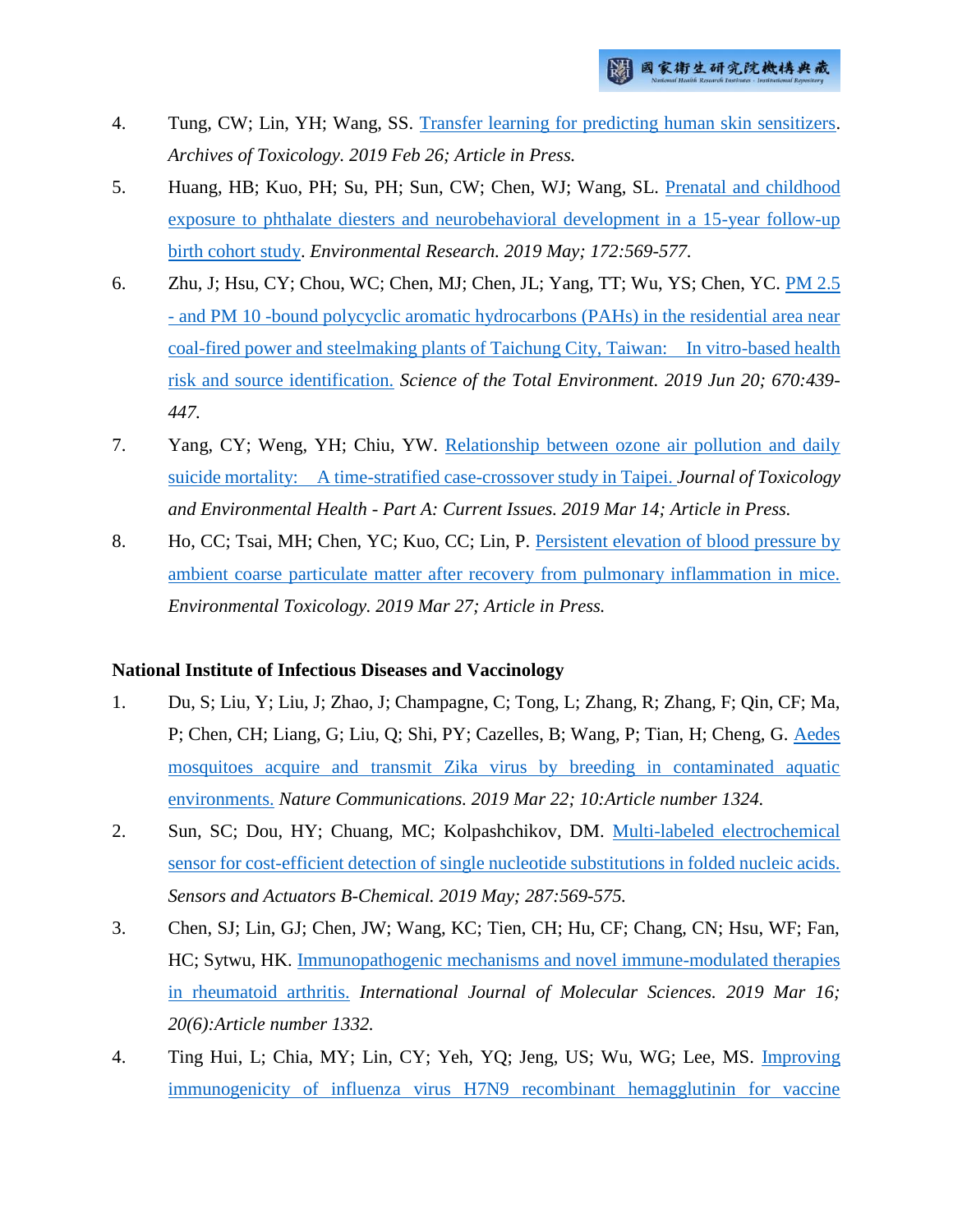[development.](http://ir.nhri.org.tw/handle/3990099045/11843) *Vaccine. 2019 Mar 22; 37(17):1897-1903.*

- 5. Wang, CH; Lu, PL; Liu, EYM; Chen, YY; Lin, FM; Lin, YT; Chang, FY; Lin, JC. [Rapid](http://ir.nhri.org.tw/handle/3990099045/11793)  [identification of capsular serotype K1/K2 Klebsiella pneumoniae in pus samples from liver](http://ir.nhri.org.tw/handle/3990099045/11793)  [abscess patients and positive blood culture samples from bacteremia cases via an](http://ir.nhri.org.tw/handle/3990099045/11793)  [immunochromatographic strip assay.](http://ir.nhri.org.tw/handle/3990099045/11793) *Gut Pathogens. 2019 Feb; 11: Article number 11.*
- 6. Tsai, JJ; Liu, WL; Lin, PC; Huang, BY; Tsai, CY; Chou, PH; Lee, FC; Ping, CF; Lee, PA; Liu, LT; Chen, CH. [An RT-PCR panel for rapid serotyping of dengue virus serotypes 1 to](http://ir.nhri.org.tw/handle/3990099045/11842)  [4 in human serum and mosquito on a field-deployable PCR system.](http://ir.nhri.org.tw/handle/3990099045/11842) *PLoS ONE. 2019 Mar 25; 14(3): Article number e0214328.*
- 7. Lin, WP; Huang, YS; Wang, JT; Chen, YC; Chang, SC. [Prevalence of and risk factor for](http://ir.nhri.org.tw/handle/3990099045/11791)  [community-onset third-generation cephalosporin-resistant Escherichia coli bacteremia at a](http://ir.nhri.org.tw/handle/3990099045/11791)  [medical center in Taiwan.](http://ir.nhri.org.tw/handle/3990099045/11791) *BMC Infectious Diseases. 2019 Mar 12; 19: Article number 245.*
- 8. Cheng, FC; Chiang, CP; Lin, TC; Chang, WC; Hsiang-Hua Lai, E; Chang, YT. [Trends of](http://ir.nhri.org.tw/handle/3990099045/11792)  [participation of post-graduate year training program for dentists in Taiwan dental training](http://ir.nhri.org.tw/handle/3990099045/11792)  [institutions from 2010 to 2018.](http://ir.nhri.org.tw/handle/3990099045/11792) *Journal of Dental Sciences. 2019 Mar; 14(1):47-53.*

#### **National Mosquito-Borne Diseases Control Research Center**

- 1. Chung, HH; Cheng, IC; Chen, YC; Lin, C; Tomita, T; Teng, HJ. [Voltage-gated sodium](http://ir.nhri.org.tw/handle/3990099045/11782)  [channel intron polymorphism and four mutations comprise six haplotypes in an Aedes](http://ir.nhri.org.tw/handle/3990099045/11782)  [aegypti population in Taiwan.](http://ir.nhri.org.tw/handle/3990099045/11782) *PLoS Neglected Tropical Diseases. 2019 Mar 29; 13(3): Article number e0007291.*
- 2. Yen, YF; Chen, M; Jen, IA; Chuang, PH; Lee, CY; Lin, SI; Chen, YMA. Short- [and long](http://ir.nhri.org.tw/handle/3990099045/11783)[term risks of highly active antiretroviral treatment with incident opportunistic infections](http://ir.nhri.org.tw/handle/3990099045/11783)  [among people living with HIV/AIDS](http://ir.nhri.org.tw/handle/3990099045/11783). *Scientific Reports. 2019 Mar 5; 9: Article number 3476.*
- 3. Feng, WB; Bong, LJ; Dai, SM; Neoh, KB. [Effect of imidacloprid exposure on life history](http://ir.nhri.org.tw/handle/3990099045/11781)  [traits in the agricultural generalist predator Paederus beetle: Lack of fitness cost but strong](http://ir.nhri.org.tw/handle/3990099045/11781)  [hormetic effect and skewed sex ratio.](http://ir.nhri.org.tw/handle/3990099045/11781) *Ecotoxicology and Environmental Safety. 2019 Jun 15; 174:390-400.*
- 4. Tsai, JJ; Liu, WL; Lin, PC; Huang, BY; Tsai, CY; Chou, PH; Lee, FC; Ping, CF; Lee, PA; Liu, LT; Chen, CH. [An RT-PCR panel for rapid serotyping of dengue virus serotypes 1 to](http://ir.nhri.org.tw/handle/3990099045/11842)